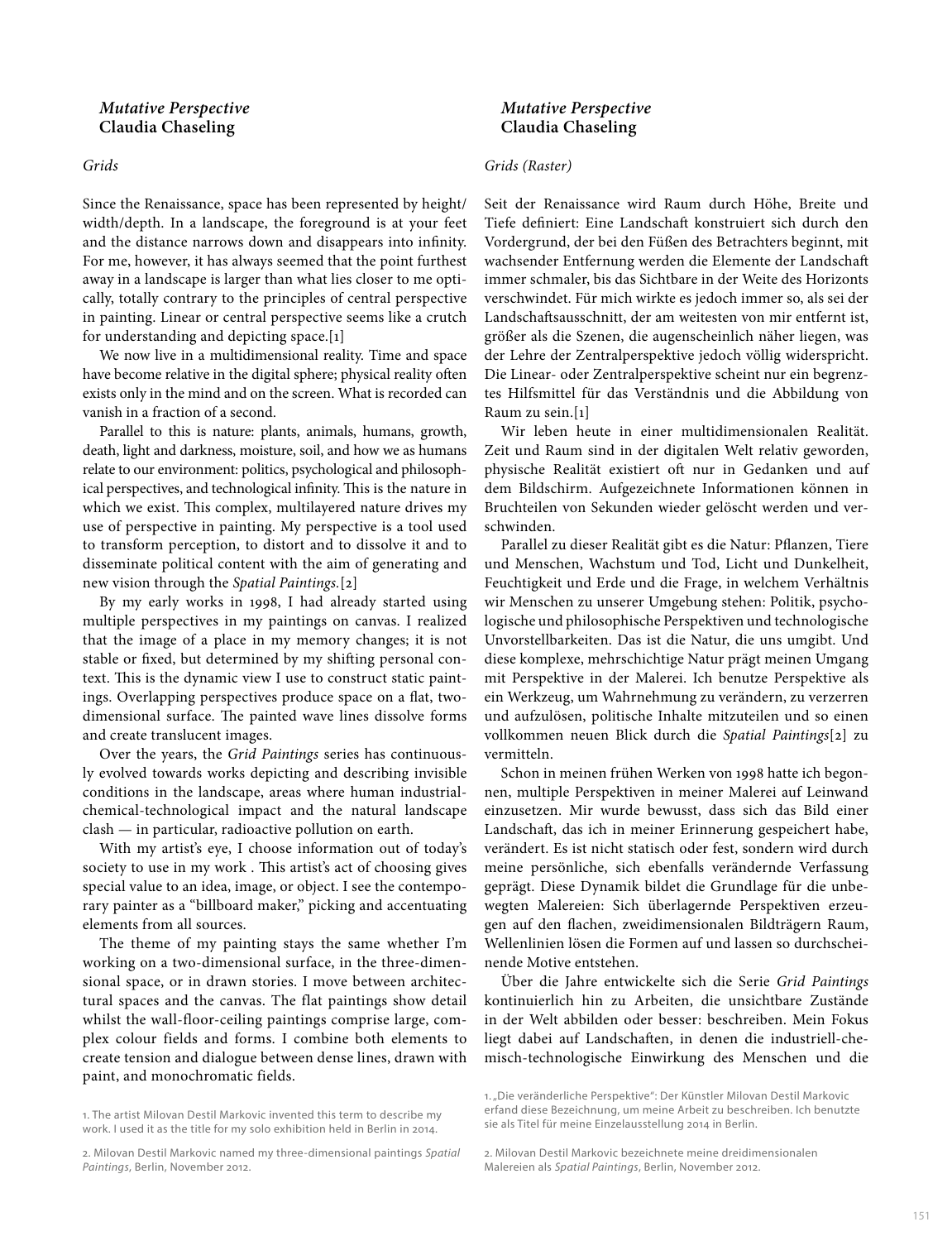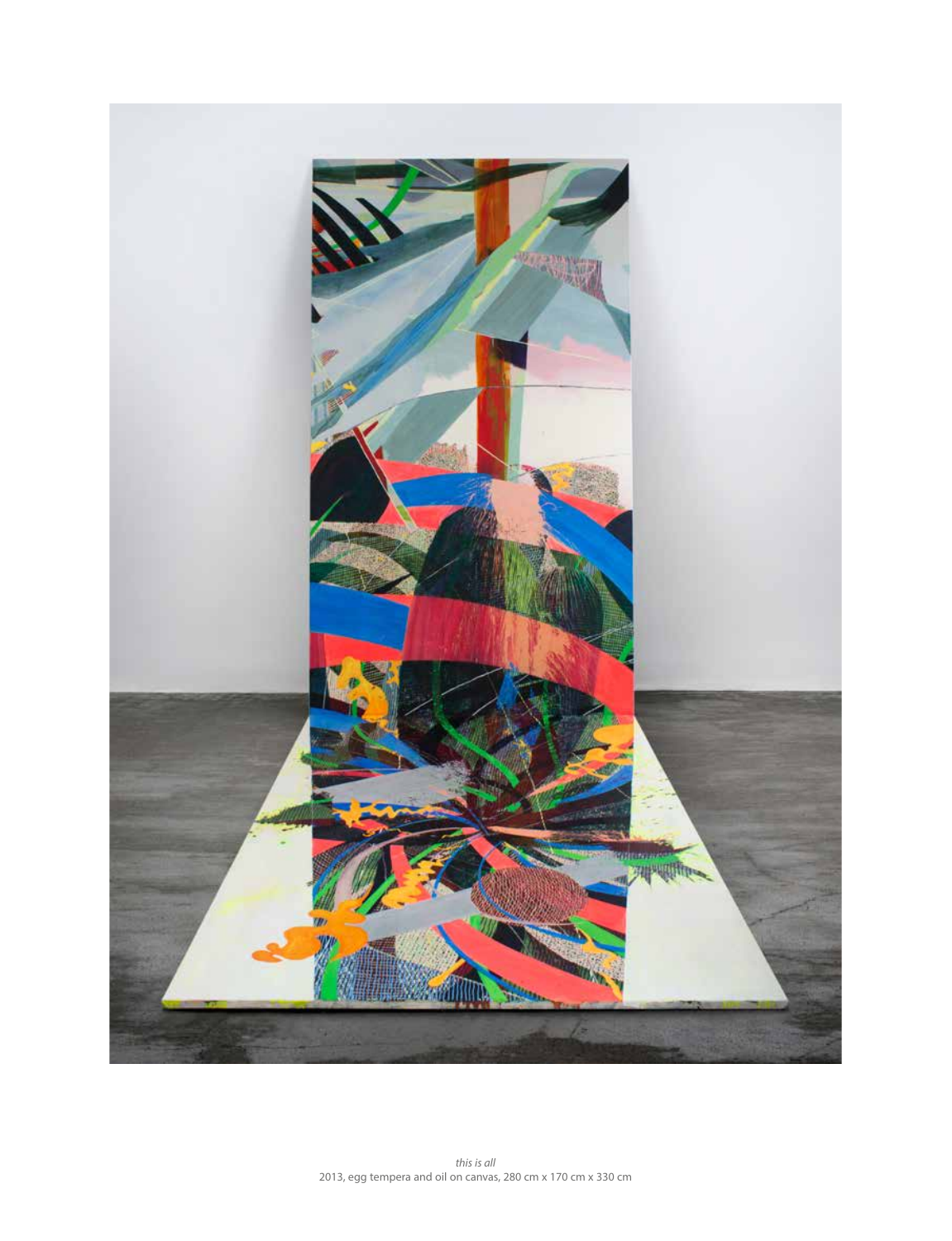I draft the paintings on paper, then construct them in the specifc location, until I fnd the tension that captures the subject that affects me. Each of my works begins with facts that I "need to billboard." Without these themes, I would/could not even begin to paint. The idea needs the material as the material needs the idea. For me, painting is the visual communication that has the greatest impact.

The intuitive-abstract experience of the space where the work is situated, is a method of communicating my desired content and information. The *Spatial Paintings* use the geometry of an interior space as an element of the work. I use transformable three-dimensionality as another medium in painting in order to represent the atmosphere and characteristics of radioactive contamination and electromagnetic waves.

Pavel Florensky wrote in the 1930s that Byzantine icon paintings have a greater objectivity and are more concrete (than paintings of later eras) because they don't imitate nature through illusionary central perspective.[3] Parallel and reverse perspective in icons emphasise the subject of the painting and don't follow the logical geometric construction of the space that is represented in the picture. I took from this that the use of perspective in paintings can be a tool to work with, similar to paint, text, and other materials.



### *Invisible pollution*

I frst encountered the danger of nuclear radiation in 1986 as a child in Munich, when the catastrophic accident at the Chernobyl nuclear reactor released radiation over large parts of Europe and the former USSR. Then in 2005, I saw a documentary flm by Frieder Wagner[4], *Der Arzt und die verstrahlten Kinder von Basra (The Doctor and the Radiated Children of Basra)* about Prof. Dr. Dr. Siegwart-Horst Günther.[5] This documentary affected my work for the next 10 years and continues to infuence it.

3. Cf. Pavel Florenski, *Die Ikonostase: Urbild und Grenzerlebnis im revolutionären Russland* (Stuttgart: Verlag Urachhaus, Johannes M. Mayer GmbH, 1990).

4. See Frieder Wagner, *Der Arzt und die verstrahlten Kinder von Basra (The Doctor and the Radiated Children of Basra)*, 2003, https://www.youtube. com/watch?v=ERmabAyg4X0 and *Deadly Dust – Todesstaub*, 2007, https:// www.youtube.com/watch?v=\_9-sI7fA8AQ, last accessed: February 2016.

5. See the homepage of Prof. Dr. Dr. Siegwart-Horst Günther, http://www. sdnl.nl/gunther-home.htm, last accessed: February 2016.

unberührte Natur miteinander kollidieren, vor allem auf Gegenden, die von radioaktiver Verseuchung betroffen sind.

Aus meiner Wahrnehmung als Künstlerin heraus selektiere ich aktuelle, gesellschafsrelevante Informationen, die ich dann in meiner Arbeit verwende. Es ist dieser Akt des Auswählens, durch den ein Motiv, eine Idee oder ein Objekt einen besonderen Stellenwert erhält. Ich sehe den zeitgenössischen Maler als jemanden, der ein Statement abgibt, indem er bestimmte Informationen auswählt und sie ins Licht der Öfentlichkeit rückt.

Das Thema in meinen Arbeiten bleibt unverändert, ob ich mich nun mit der zweidimensionalen Bildfäche beschäftige, raumbezogen male oder Geschichten zeichne. Ich bewege mich zwischen architektonischer Geometrie und der Leinwand. Die Bilder auf Leinwand sind detaillierter, während die Wand-Boden-Decken-Malereien umfassende, komplizierte Farbfächen und Formen beinhalten. Ich kombiniere diese beiden Vorgehensweisen, um Spannung zu erzeugen und einen Dialog zwischen den dichten, mit Farbe gezeichneten Liniennetzen und den monochromen Flächen entstehen zu lassen.

Die Bilder werden zunächst auf Papier entworfen, dann in situ im Detail ausgeführt und so lange bearbeitet, bis ich genau die Spannung erreiche, die das Thema einfängt, das mich so beschäfigt hat, dass ich es in meiner Arbeit verwende. Der Ausgangspunkt sind immer Fakten, die ich publik machen möchte. Ohne diese Themen wäre ich nicht fähig, eine Arbeit zu beginnen. Die Idee ist vom Material abhängig, genauso wie die Ausführung vom Sujet. Meiner Ansicht nach ist Malerei die Form der visuellen Kommunikation mit der größten unmittelbaren Wirkung.

Die abstrakt-intuitive Erfahrung des Raums, in dem die Arbeit verortet ist, ist meine Methode, einen bestimmten Inhalt mitzuteilen. Bei den *Spatial Paintings* nutze ich die Geometrie eines Raums als Kompositionselement. Räumlichkeit ist gestaltbar und ein Medium in der Malerei, um die Atmosphäre und die Eigenschafen von radioaktiver Verseuchung und elektromagnetischen Wellen darzustellen.

Pavel Florenski schrieb in den 1930er Jahren, dass byzantinische Ikonenmalereien objektiver und konkreter seien (als Bilder in nachfolgenden Epochen), weil sie die Natur nicht mittels der illusionistischen Zentralperspektive nachahmten.[3] Die umgekehrte und die Parallelperspektive in der Ikonenmalerei heben das Thema des Bildes hervor und folgen nicht der logischen Konstruktion des gemalten Raums. Für mich bedeutete das, dass Perspektive generell ein malerisches Mittel sein kann, genauso wie Farbe, Schrif und andere Materialien.

3. Vgl. Pavel Florenski, *Die Ikonostase: Urbild und Grenzerlebnis im revolutionären Russland*, Stuttgart 1990.

Image: 12th century fresco, Studenica Monastery, Serbia, 2015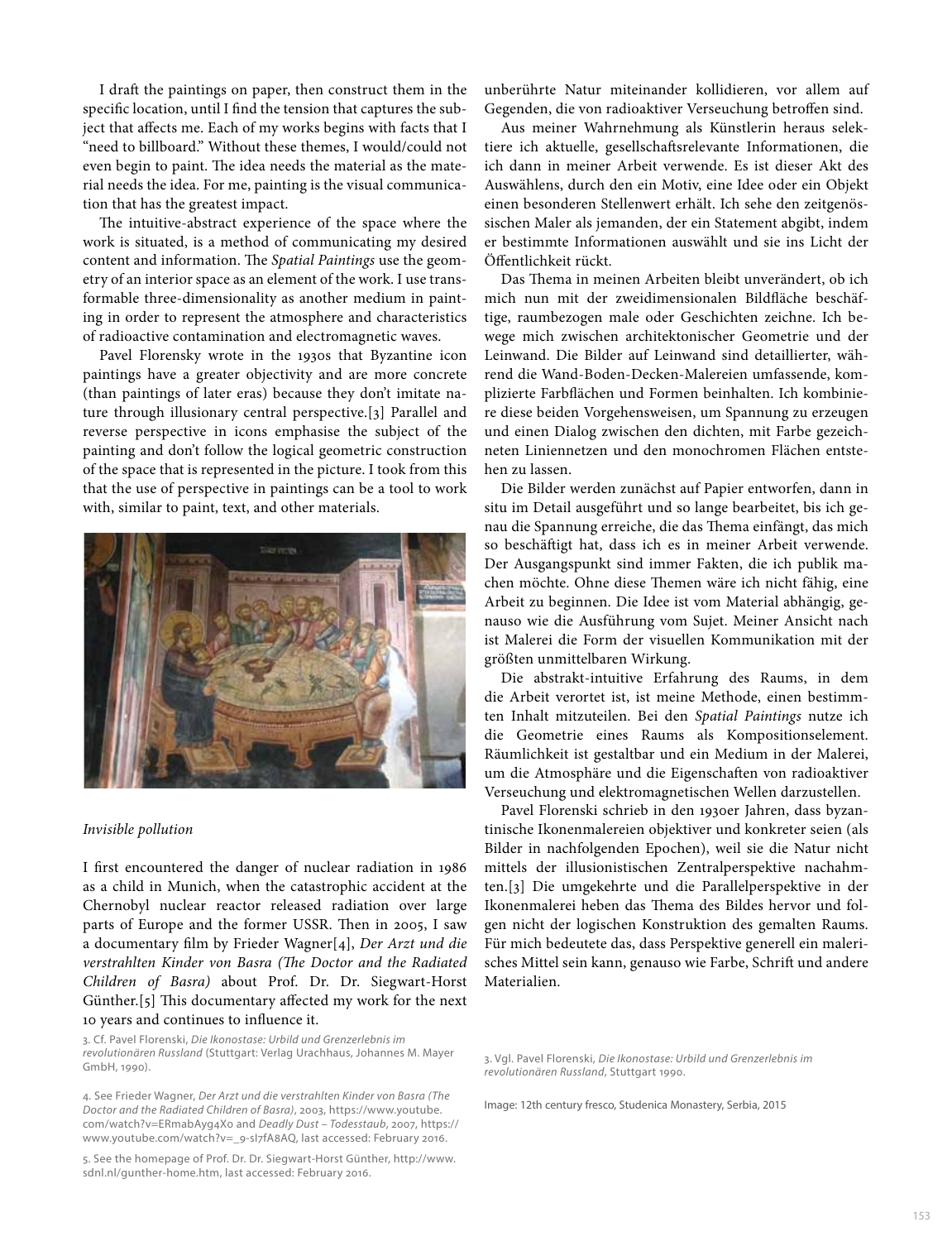In extensive and life-threatening research over the years, Günther and other scientists have fnally proven the irreversible radioactive pollution caused by depleted uranium (DU) weapons. These armaments were first used by the USA in the Gulf War in 1991 and later adopted by other countries such as the UK, France and Israel and deployed in Syria, Afghanistan, Iraq, the former Yugoslavia, Gaza, Libya, Lebanon, and other conflict zones. The use of these weapons has led to severe deformations among newborns, cancer, and death, and continues to do so long afer the fact; radioactive uranium and plutonium particles have a half-life of 4,5 billion years. When ingested or inhaled, these particles change DNA, and in this way continue to afect populations for generations.

The USA, France, Israel, and the UK are still using these weapons and have repeatedly voted against resolutions by the UN General Assembly calling for a moratorium and, ultimately, a ban of DU ammunition. Afected communities call its use a "silent genocide."[6]

DU weapons are used to a horrifc extent in every war or confict zone today in which the USA or NATO are involved,[7] and their use is currently the cause of one of the worst radioactive pollutions on earth.[8] Countries known to produce these weapons include the UK, USA, France, Russia, China, and Pakistan.[9] The USA manufactures and exports the largest amounts by far. [10] The uranium for these weapons originates in the waste material of nuclear reactors, supplied originally by uranium mines. DU munitions are weapons of mass destruction and their use is a war crime.[11] In addition to the regular use of DU munitions, the USA is expanding the deployment of atomic weapons in Germany (and the EU).[12]

#### 6. See note 5.

7. See Einar Schlereth, Jürgen Kuhlmann, Sigrid Lauke, Brigitte Queck, *Das best gehütete [sic] Geheimnis der US/NATO: DU-Waffen (The Best Kept Secret of the US/NATO: DU Weapons)*, http://muetter-gegen-den-krieg-berlin. de/DU-Waffen\_Das\_best\_gehuetetste\_Geheimnis\_der\_US\_NATO.htm, last accessed: November 2015, and Grigory Milenin, *Yugoslav Bombings* 15 *Years Later: U.S.-NATO Aggression In Europe*, https://rickrozoff.wordpress. com/2014/03/24/yugoslav-bombings-15-years-later-u-s-nato-agression-ineurope/, last accessed: December 2015.

8. See Wikileaks, https://www.wikileaks.org/plusd/cables/09KUWAIT180\_a. html, last accessed: September 2015.

9. See International Coalition to Ban Uranium Weapons, *Users – Research into the murky world of arms industry exports and the proliferation of DU weapons around the world,* http://www.bandepleteduranium.org/en/users and *The Weaponisation and Commercialisation of Depleted Uranium*, http:// www.wandsworth-stopwar.org.uk/du/weaponcomm.htm, last accessed: September 2015.

10. See The Center for Media & Democracy, *Depleted Uranium,* http://www. sourcewatch.org/index.php/Depleted\_Uranium: "DU is currently used by the defence industry in the manufacture of armor piercing munitions and anti-tank projectiles. […] At least 17 countries are thought to have weapon systems containing DU in their arsenals. These include: UK, US, France, Russia, Greece, Turkey, Israel, Saudi Arabia, Bahrain, Oman, Egypt, Kuwait, Pakistan, Thailand, China, India and Taiwan. Many of them were sold DU ammunition by the US while others, including France, Russia, Pakistan and India are thought to have developed it independently.", last accessed: February 2016.

11. See Robert James Parsons, *America's big dirty secret,* Le Monde diplomatique, English edition, March 2002, http://mondediplo. com/2002/03/03uranium, last accessed: February 2016.

12. See *US to bring in new advanced nuclear bombs to Germany – report***,**  RT.com**,** https://www.rt.com/news/316186-germany-us-nukes-upgrade/, last accessed: November 2015.

### *Die unsichtbare Verseuchung*

Zum ersten Mal mit Radioaktivität konfrontiert war ich 1986 als Kind in München, als die Reaktorkatastrophe in Tschernobyl geschah und sich die radioaktive Wolke über weite Teile Europas und die damalige UdSSR ausbreitete. 2005 habe ich dann den Dokumentarflm *Der Arzt und die verstrahlten Kinder von Basra* von Frieder Wagner[4] über Prof. Dr. Dr. Siegwart-Horst Günther[5] gesehen. Diese Dokumentation hat meine Arbeit für die folgenden 10 Jahre beeinfusst und wirkt sich nach wie vor darauf aus.

In jahrelanger, umfangreicher Recherche und unter lebensbedrohenden Umständen haben Günther und andere Wissenschafler den Nachweis für die unwiderrufichen Schäden und die radioaktive Verschmutzung durch den Einsatz von Uranmunition (DU) erbracht. DU-Munition wurde erstmals im Jahr 1991 von den USA im Golfkrieg eingesetzt. Später machten auch andere Länder wie Großbritannien, Frankreich und Israel von diesen Wafen Gebrauch, unter anderem in Syrien, in Afghanistan, im Irak, im ehemaligen Jugoslawien, im Gazastreifen, in Libyen und im Libanon. Der Einsatz dieser Wafen führte zu schweren Missbildungen bei Neugeborenen, zu Krebserkrankungen und Todesfällen, die Folgen wirken bis heute nach. Radioaktive Uranund Plutoniumpartikel haben eine Halbwertszeit von 4,5 Milliarden Jahren. Werden diese Partikel eingeatmet oder durch die Nahrung aufgenommen, verändern sie die DNA und schädigen auf diese Weise ganze Bevölkerungen über Generationen hinweg.

Die USA, Frankreich, Israel und Großbritannien setzen Uranwafen weiterhin ein und haben wiederholt gegen Resolutionen der UN-Generalversammlung zu einem Moratorium und einem Verbot von DU-Munition gestimmt. Die Länder, in denen Uranmunition zum Einsatz kam, sprechen von einem "stillen Völkermord".[6]

In jedem Konfikt, in den die USA oder die NATO involviert sind,[7] kommen DU-Wafen in einem erschreckend hohen Ausmaß zum Einsatz. Von ihrer Verwendung geht heute eine der größten radioaktiven Belastungen für die Erde aus.[8] Zu den Ländern, die diese Wafen produzieren, gehören unter anderem Großbritannien, USA, Frankreich,

4. Siehe Frieder Wagner, *Der Arzt und die verstrahlten Kinder von Basra*, 2003, https://www.youtube.com/watch?v=ERmabAyg4X0 und *Deadly Dust – Todesstaub*, 2007, https://www.youtube.com/watch?v=\_9-sI7fA8AQ, Stand: Februar 2016.

5. Siehe die Homepage von Prof. Dr. Dr. Siegwart-Horst Günther, http:// www.sdnl.nl/gunther-home.htm, Stand: Februar 2016.

#### 6. Siehe Anmerkung 5.

7. Siehe Einar Schlereth, Jürgen Kuhlmann, Sigrid Lauke, Brigitte Queck, *Das best gehütete [sic] Geheimnis der US/NATO: DU-Waffen*, http:// muetter-gegen-den-krieg-berlin.de/DU-Waffen\_Das\_best\_gehuetetste\_ Geheimnis\_der\_US\_NATO.htm, Stand: November 2015 und Grigory Milenin, *Yugoslav Bombings* 15 *Years Later: U.S.-NATO Aggression In Europe*, https:// rickrozoff.wordpress.com/2014/03/24/yugoslav-bombings-15-years-later-us-nato-agression-in-europe/, Stand: Dezember 2015.

8. Wikileaks, https://www.wikileaks.org/plusd/cables/09KUWAIT180\_a. html, Stand: September 2015.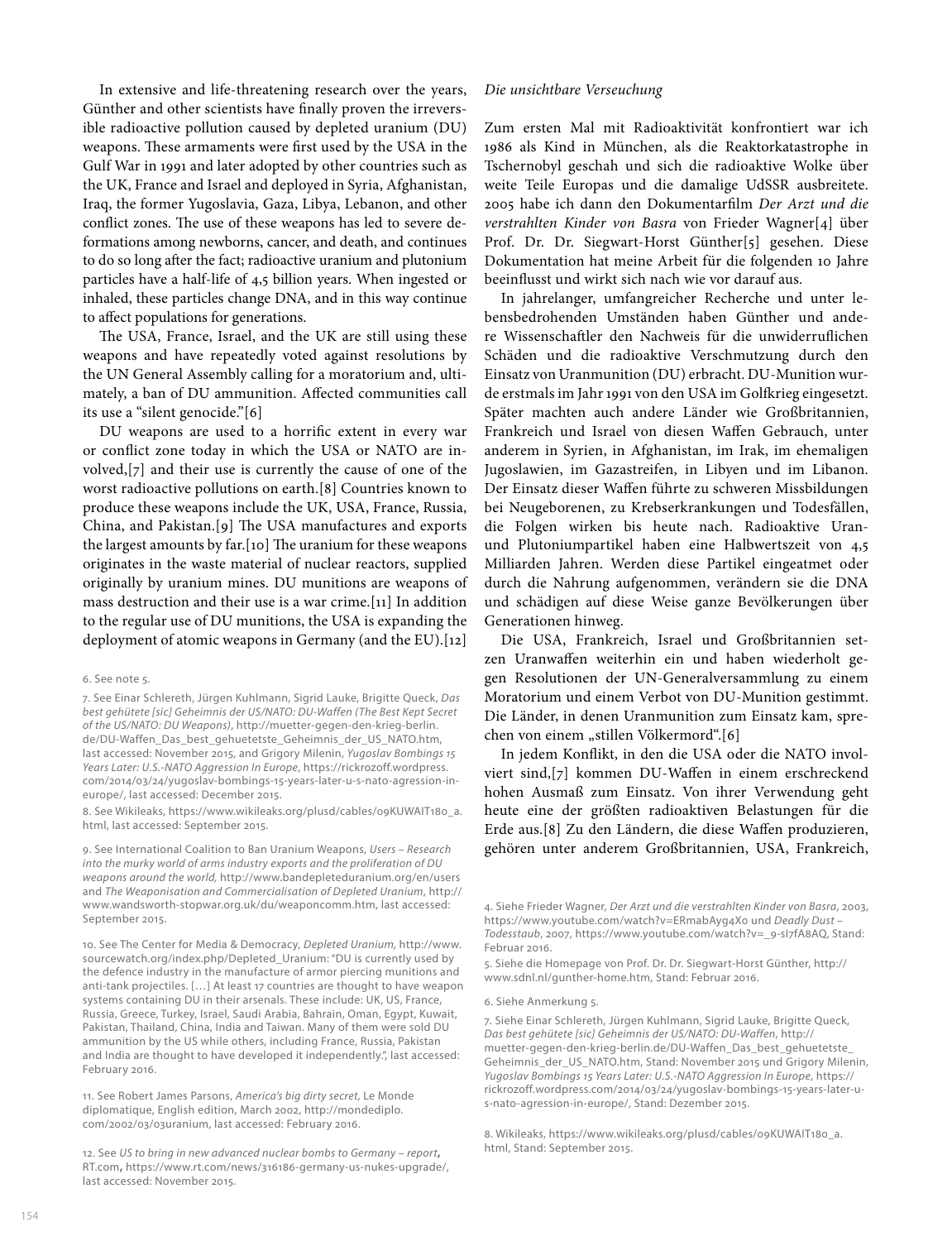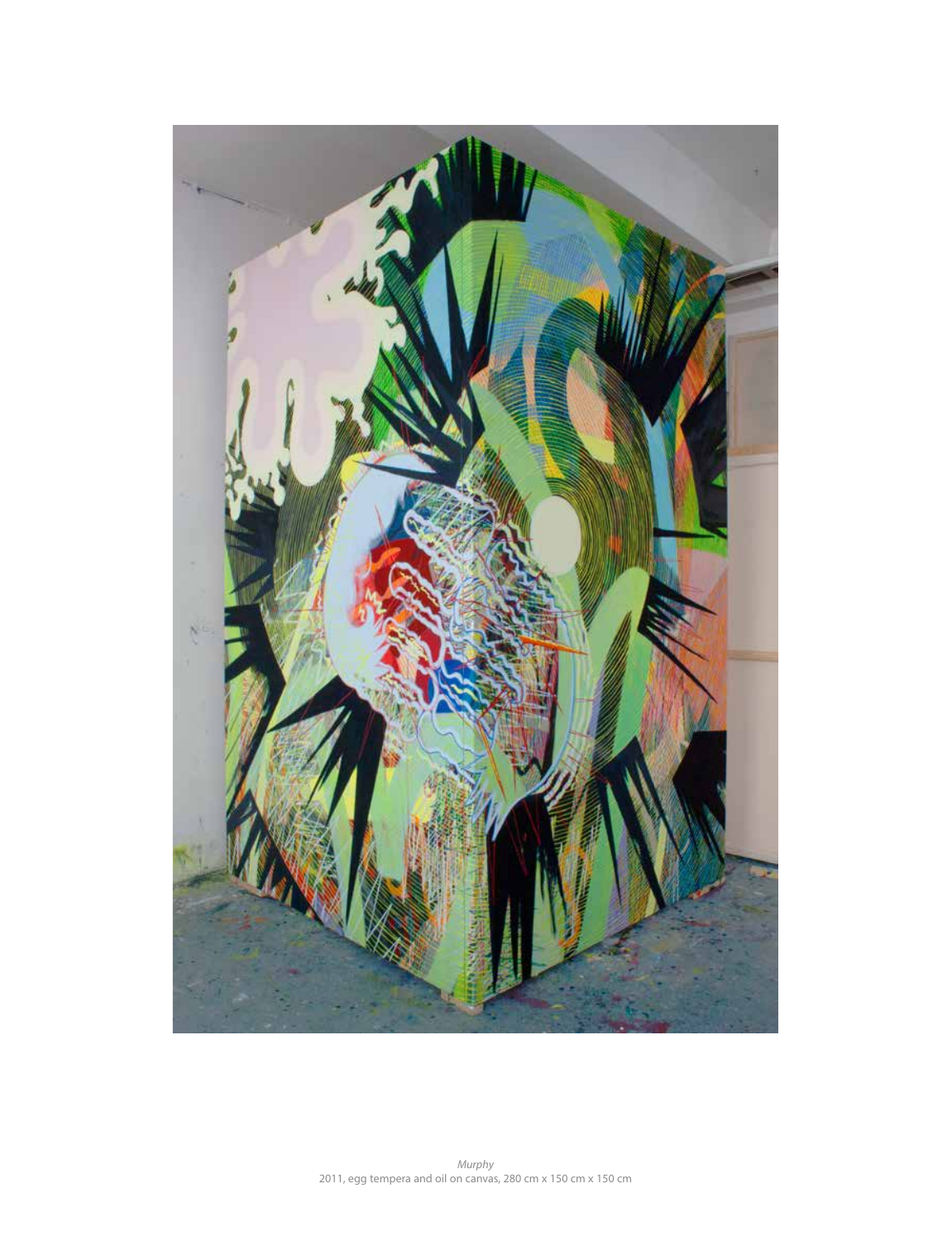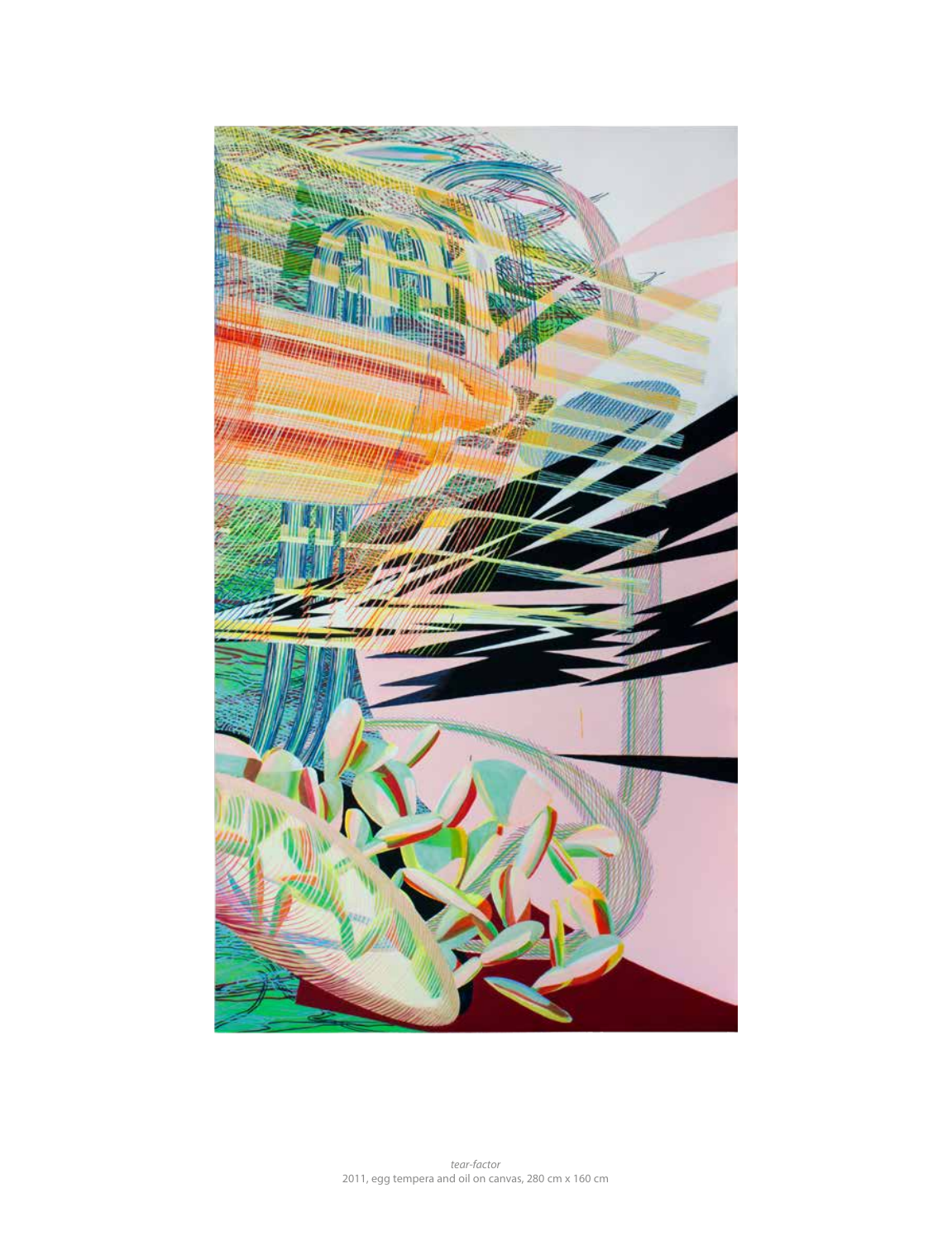I process these realities and then spread the information through the works. Beginning with research, it is as if I would walk through written information, conversations, and images of places, embedding the information thus obtained in abstract landscapes by using fragments of pictures, compositions and intuitive forms, language and observed movements. I also embed my idea of radioactive pollution and the invisible electromagnetic waves surrounding us.



Deadly Dust - Todesstaub: Uran - Munition und die Folgen

### *Human voids and the Mutative Perspective*

In the summer of 2015, the artist Milovan Destil Markovic and I drove through Serbia and Kosovo. The destroyed and fenced-of TV centre, the old Serbian interior ministry, the communist party headquarters and the army base still exist in Belgrade. In Kosovo, between Peć and Prizren, the landscape is flled with concrete ruins.

The NATO and the US government are withholding information, pronouncing Serbia clean of DU rubble.[13] In reality, many sites of impact have not been examined,[14] and in other cases, warheads could not be recovered[15]. Predrag Polić, a chemistry professor with Belgrade University, along with his team, found evidence of DU weapons use in six locations outside Kosovo, around the southern Serbian towns of Bujanovac and Vranje, and in the Adriatic town of Kotor in Montenegro.[16]

13. See Ljubica Vujadinovic, *Depleted Uranium Radiation resulting from NATO Bombings in Serbia: High Incidence of Cancer*, Global Research, http:// www.globalresearch.ca/depleted-uranium-radiation-resulting-fromnato-bombings-in-serbia-high-incidence-of-cancer/18432, last accessed: November 2015.

14. See Frieder Wagner*, Deadly Dust*, min. 1:02, interview with Mitar Visnic, former major of the Serbian Army, https://www.youtube.com/ watch?v=GTRaf23TCUI, last accessed: February 2016.

15. See Educate-Yourself, *The Continuing Legacy of Depleted Uranium Poisoning in Yugoslavia*, http://educate-yourself.org/cn/ depleteduraniumlegacyyugoslavia28aug13.shtml, last accessed: November 2015.

16. See Vesna Peric Zimonjic, *NATO Admits Depleted Uranium Used in Serbia Bombings*, Albion Monitor, http://www.albionmonitor.com/0004a/ copyright/natodu.html, last accessed: September 2015.

Image: *Deadly Dust*, screen shot of the documentary by Frieder Wagner

Russland, China und Pakistan.[9] Die USA sind mit Abstand der größte Produzent und Exporteur dieser Wafen.[10] Das Uran für die Herstellung dieser Wafen fällt als Abfallprodukt in Reaktoranlagen an, die wiederum von Uranminen beliefert werden. DU-Wafen sind Massenvernichtungswafen und ihr Einsatz stellt ein Kriegsverbrechen dar.[11] Die USA setzen nicht nur DU-Wafen regelmäßig ein, sondern rüsten auch in Deutschland (und der EU) atomar auf.[12]

Es sind diese realen Geschehnisse, die ich in den Arbeiten festhalte und vermittle. Am Anfang steht immer die Recherche. Ich streife durch verschiedene Quellen, Gespräche und Bilder von Orten und arbeite die daraus gewonnenen Informationen mithilfe von Bildfragmenten, Kompositionen, intuitiven Formen, Sprachfetzen, Schrifzügen und Bewegungen, die ich beobachte, in abstrakte Landschafen ein, genauso wie meine Vorstellung von radioaktiver Verseuchung und nicht sichtbaren elektromagnetischen Wellen.

### *Menschliche Leerstellen und die veränderliche Perspektive*

Im Sommer 2015 fuhren der Künstler Milovan Destil Markovic und ich durch Serbien und den Kosovo. In Belgrad sind nach wie vor die zerstörten und abgeriegelten Gebäude des Fernsehzentrums, des ehemaligen Innenministeriums, der kommunistischen Parteizentrale und des Militärhauptquartiers zu sehen. Im Kosovo stehen an der Straße zwischen Peć und Prizren reihenweise Betonruinen.

Die NATO und die Regierung der USA halten Informationen zurück, sie behaupten, Serbien sei von Uranresten gesäubert.[13] In Wirklichkeit sind jedoch viele Gebiete nach den Lufangrifen der NATO nicht untersucht

9. Siehe International Coalition to Ban Uranium Weapons, Users – Research into the murky world of arms industry exports and the proliferation of DU weapons around the world, http://www.bandepleteduranium.org/en/ users und *The Weaponisation and Commercialisation of Depleted Uranium*, http://www.wandsworth-stopwar.org.uk/du/weaponcomm.htm, Stand: September 2015.

10. Siehe The Center for Media & Democracy, *Depleted Uranium*, http:// www.sourcewatch.org/index.php/Depleted Uranium: "Abgereichertes Uran wird von der Rüstungsindustrie derzeit für die Herstellung von panzerbrechender Munition und für Panzerabwehrgeschosse verwendet. [...] Mindestens 17 Länder haben vermutlich Waffen mit Uranmunition in ihren Arsenalen, unter anderem Großbritannien, USA, Frankreich, Russland, Griechenland, Türkei, Israel, Saudi-Arabien, Bahrain, Oman, Ägypten, Kuweit, Pakistan, Thailand, China, Indien und Taiwan. Vielen dieser Länder wurde die DU-Munition von den USA verkauft, während andere Staaten wie Frankreich, Russland, Pakistan und Indien sie vermutlich selbst entwickelt haben.", Stand: Februar 2016.

11. Siehe Robert James Parsons, *America's big dirty secret*, Le Monde diplomatique, English edition, März 2002, http://mondediplo. com/2002/03/03uranium, Stand: Februar 2016.

12. Siehe RT.com, *US to bring in new advanced nuclear bombs to Germany – report*, https://www.rt.com/news/316186-germany-us-nukes-upgrade/, Stand: November 2015.

13. Siehe Ljubica Vujadinovic, *Depleted Uranium Radiation resulting from NATO Bombings in Serbia: High Incidence of Cancer*, Global Research, http:// www.globalresearch.ca/depleted-uranium-radiation-resulting-from-natobombings-in-serbia-high-incidence-of-cancer/18432, Stand: November 2015.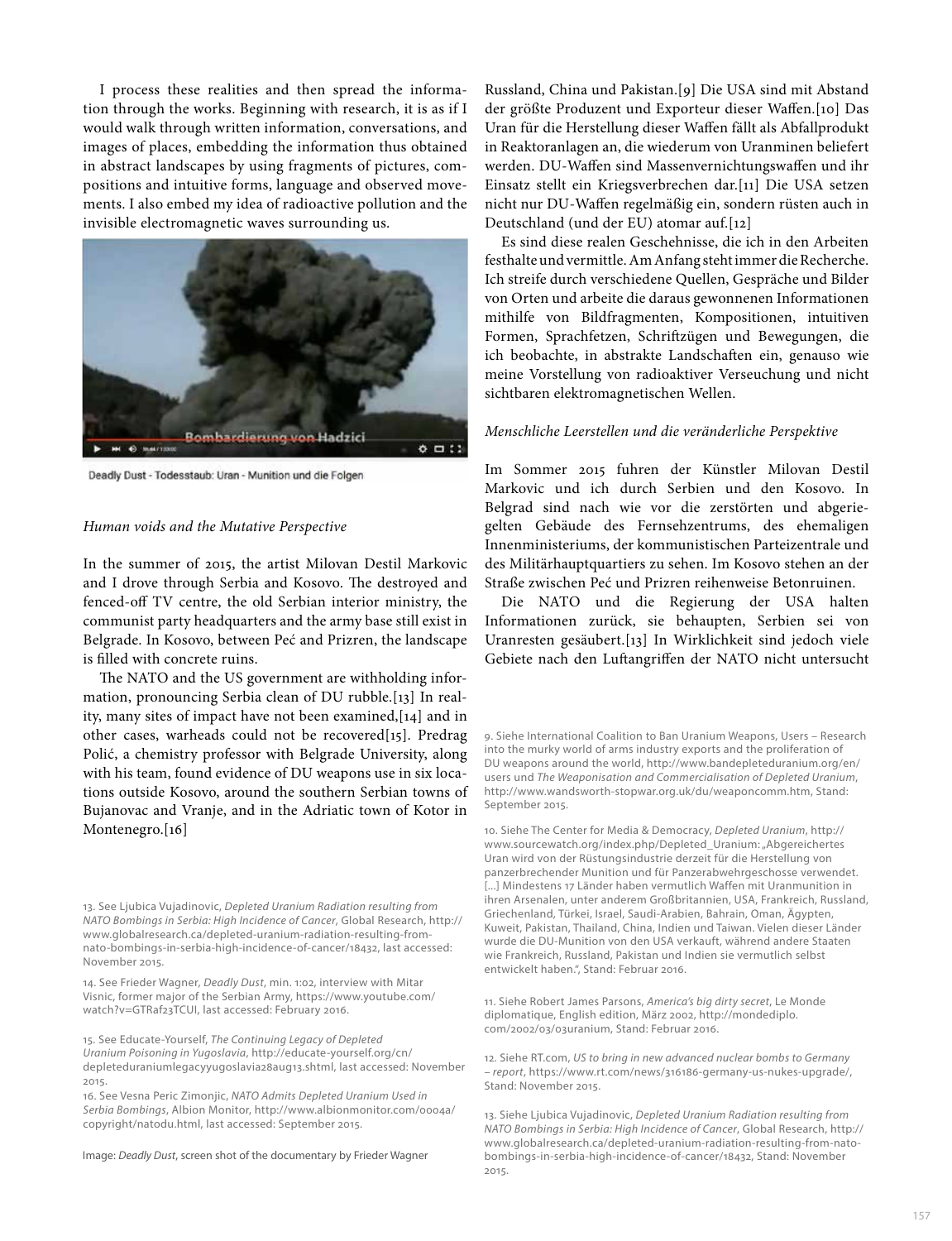From 24 March to 8 June, 1999, at least 23 petrochemical plants, oil refneries and fuel depots in Yugoslavia (Serbia and Montenegro) were bombed by NATO, as well as at least another 121 major industrial plants containing various chemicals and substances dangerous to human health. NATO delivered a total of 2,300 air strikes to 995 targets during its 11 week bombing campaign. Some 1,150 NATO warplanes were involved in the operation. More than 420,000 shells weighing a total of 22,000 tons hit Yugoslavia, including 20,000 heavy aviation bombs, 1,300 cruise missiles, and 37,000 pellet bombs, most of them flled with depleted uranium.[17]

More than 2,000 civilians and 1,000 servicemen were killed in the bombings and more than 5,000 others were wounded. Serbia's defence industry was completely destroyed, along with 1,500 villages, 60 bridges, one-third of schools and about 100 historical and cultural monuments.[18] The amount of radioactive waste material that hit the former Yugoslavia was four times as much as that contained in the Hiroshima bomb.[19]



The anti-atomic weapons activist Marion Küpker in Germany has said that Germans in particular should not fall back into the habit of WWII-like denial, allowing Germany, as a NATO partner,[20] to take an active role in using these radioactive munitions that cause destruction, sorrow, and deaths in many countries. This can and should be compared to the widespread knowledge among Germans about the concentration camps back in WWII.

17. See *Depleted Uranium*, http://www.bibliotecapleyades.net/ciencia/ ciencia\_uranium04.htm, last accessed: September 2015.

18. See *Problem of NATO depleted uranium bombing pushed under the carpet – Retired Generals*, Inserbia, http://inserbia.info/today/2013/12/problemof-nato-depleted-uranium-bombing-pushed-under-the-carpet-retiredgenerals/, last accessed: September 2015.

19. See *The Weaponisation and Commercialisation of Depleted Uranium***,** http://www.wandsworth-stopwar.org.uk/du/weaponcomm.htm and *Depleted-uranium munitions and fourth-generation nuclear weapons***,** Campaign Against Depleted Uranium, http://www.cadu.org.uk/cadu/ articles/art\_210.html, last accessed: February 2016. 20. See note 7.

Image: between Prizren and Peć, Kosovo, 2015

worden[14] und an anderen Orten konnten die Sprengkörper gar nicht erst gefunden werden.[15] Predrag Polić, ein Chemie-Professor an der Belgrader Universität, fand mithilfe seines Teams heraus, dass DU-Munition an sechs verschiedenen Stätten außerhalb des Kosovo eingesetzt wurde, und zwar in der Nähe der südserbischen Städte Bujanovac und Vranje sowie in der adriatischen Stadt Kotor in Montenegro.[16]

In der Zeit zwischen dem 24. März und dem 8. Juni 1999 hat die NATO in Jugoslawien mindestens 23 petrochemische Anlagen, Ölraffinerien und Treibstofflager bombardiert sowie mindestens 121 große Industrieanlagen, in denen diverse Chemikalien und andere gesundheitsgefährdende Substanzen lagerten. Während der 11 Wochen dauernden Bombardierung fog die NATO insgesamt 2300 Lufangrife auf 995 Ziele, 1150 Kampfflugzeuge kamen dabei zum Einsatz, mehr als 420.000 Geschosse mit einem Gesamtgewicht von 22.000 Tonnen trafen auf Jugoslawien, darunter 20.000 schwere Flugbomben, 1300 Marschfugkörper und 37.000 Pellet-Bomben – die meisten waren mit abgereichertem Uran bestückt.[17]

Mehr als 2000 Zivilisten und 1000 Soldaten wurden bei diesen Bombenangrifen getötet und mehr als 5000 weitere Personen verletzt. Serbiens Rüstungsindustrie wurde vollkommen zerstört und 1500 Dörfer, sechzig Brücken, ein Drittel aller Schulen und etwa hundert historische und kulturelle Denkmäler in Schutt und Asche gelegt.[18] Die Menge radioaktiven Abfalls, der das ehemalige Jugoslawien traf, war vier Mal so hoch wie die in der Hiroshima-Bombe enthaltene Menge.[19]

Die Atomwafengegnerin Marion Küpker meinte, dass gerade die Deutschen nicht in ihre alte Gewohnheit verfallen und Tatsachen leugnen dürfen, weil sie es damit Deutschland als NATO-Partner[20] ermöglichen, eine aktive Rolle beim Einsatz von radioaktiven Wafen zu übernehmen, welche in vielen Ländern für Zerstörung, Leid und Tod verantwortlich sind. Man kann und sollte das mit dem weitverbreiteten Wissen der Deutschen über die Existenz von Konzentrationslagern im Zweiten Weltkrieg vergleichen.

14. Siehe Frieder Wagner, *Deadly Dust*, Min. 1:02, Interview mit Mitar Visnić, ehemaliger Major der serbischen Armee, https://www.youtube.com/ watch?v=GTRaf23TCUI, Stand: Februar 2016.

15. Siehe Educate-Yourself, *The Continuing Legacy of Depleted Uranium Poisoning in Yugoslavia*, http://educate-yourself.org/cn/ depleteduraniumlegacyyugoslavia28aug13.shtml, Stand: November 2015.

16. Siehe Vesna Peric Zimonjic, *NATO Admits Depleted Uranium Used in Serbia Bombings*, Albion Monitor, http://www.albionmonitor.com/0004a/ copyright/natodu.html, Stand: September 2015.

17. Siehe *Depleted Uranium*, http://www.bibliotecapleyades.net/ciencia/ ciencia\_uranium04.htm, Stand: September 2015.

18. Siehe *Problem of NATO depleted uranium bombing pushed under the carpet – Retired Generals*, InSerbia, http://inserbia.info/today/2013/12/ problem-of-nato-depleted-uranium-bombing-pushed-under-the-carpetretired-generals/, Stand: September 2015.

19. Siehe *The Weaponisation and Commercialisation of Depleted Uranium*, http://www.wandsworth-stopwar.org.uk/du/weaponcomm.htm und *Depleted-uranium munitions and fourth-generation nuclear weapons*, Campaign Against Depleted Uranium, http://www.cadu.org.uk/cadu/ articles/art\_210.html, Stand: Februar 2016.

20. Siehe Anmerkung 7.